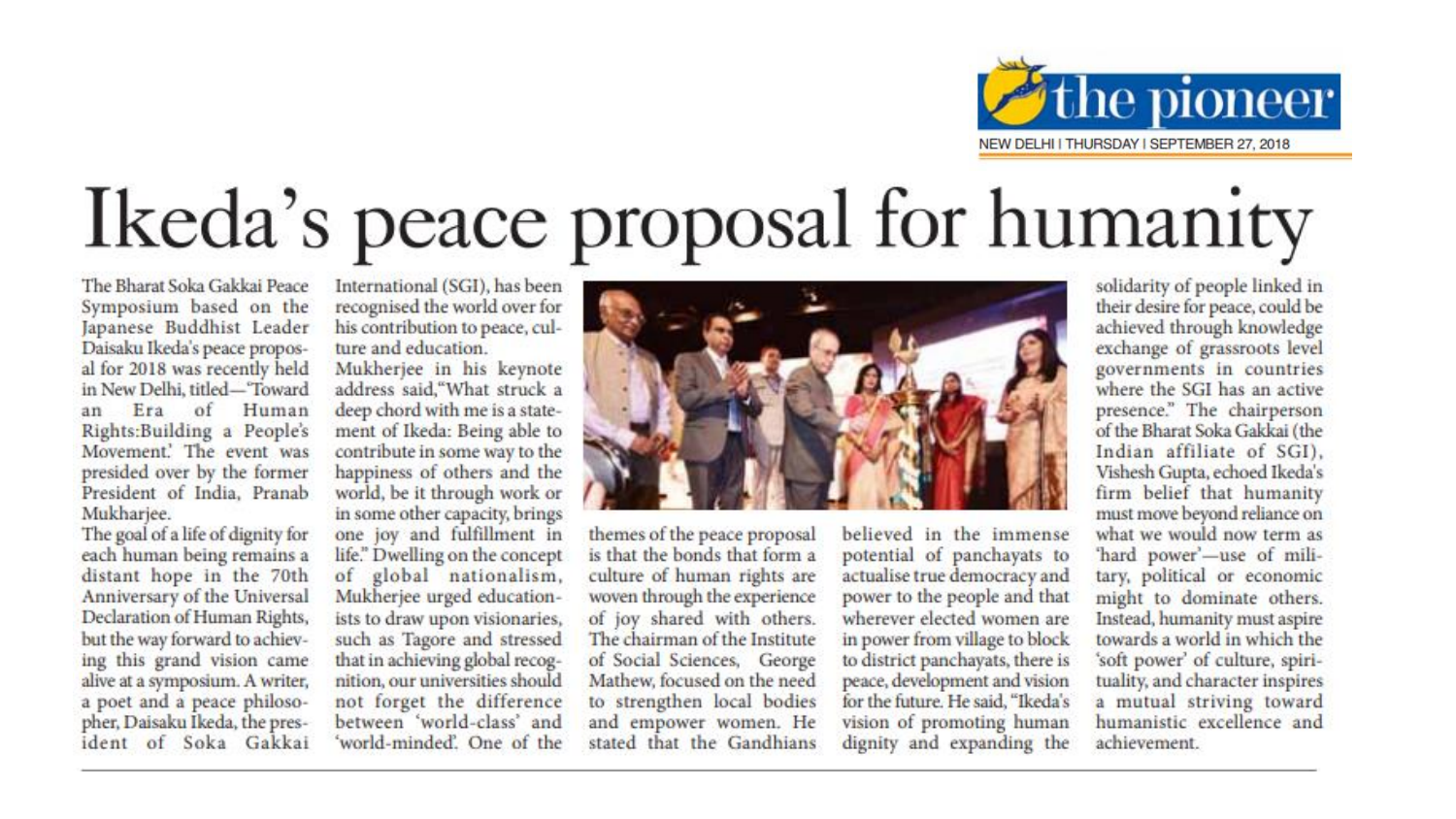

Thursday, September 27, 2018

#### **Fear, mistrust at heart of increasing violence: Pranab Mukherjee**

Pranab Mukherjee said youth must become the "voice of change", adding: "Compassion and empathy is the true foundation of our civilisation, but every day we see increasing violence surround us.

Former president Pranab Mukherjee Wednesday said there was a difference between "world-class" and "world-minded", and that universities need to remember that.

He also said youth must become the "voice of change", adding: "Compassion and empathy is the true foundation of our civilisation, but every day we see increasing violence surround us. At the heart of this violence is darkness, fear and mistrust… We must free our public discourse from all forms of violence, physical as well as verbal."

Speaking at a symposium on Soka Gakkai International president Daisaku Ikeda's 2018 Peace Proposal, 'Toward an Era of Human Rights: Building a People's Movement' at Chinmaya Mission, he said that India's association with the human rights movement "runs deep" and that even before Independence, "India was active in the international level in its advocacy for the promotion and protection of human rights".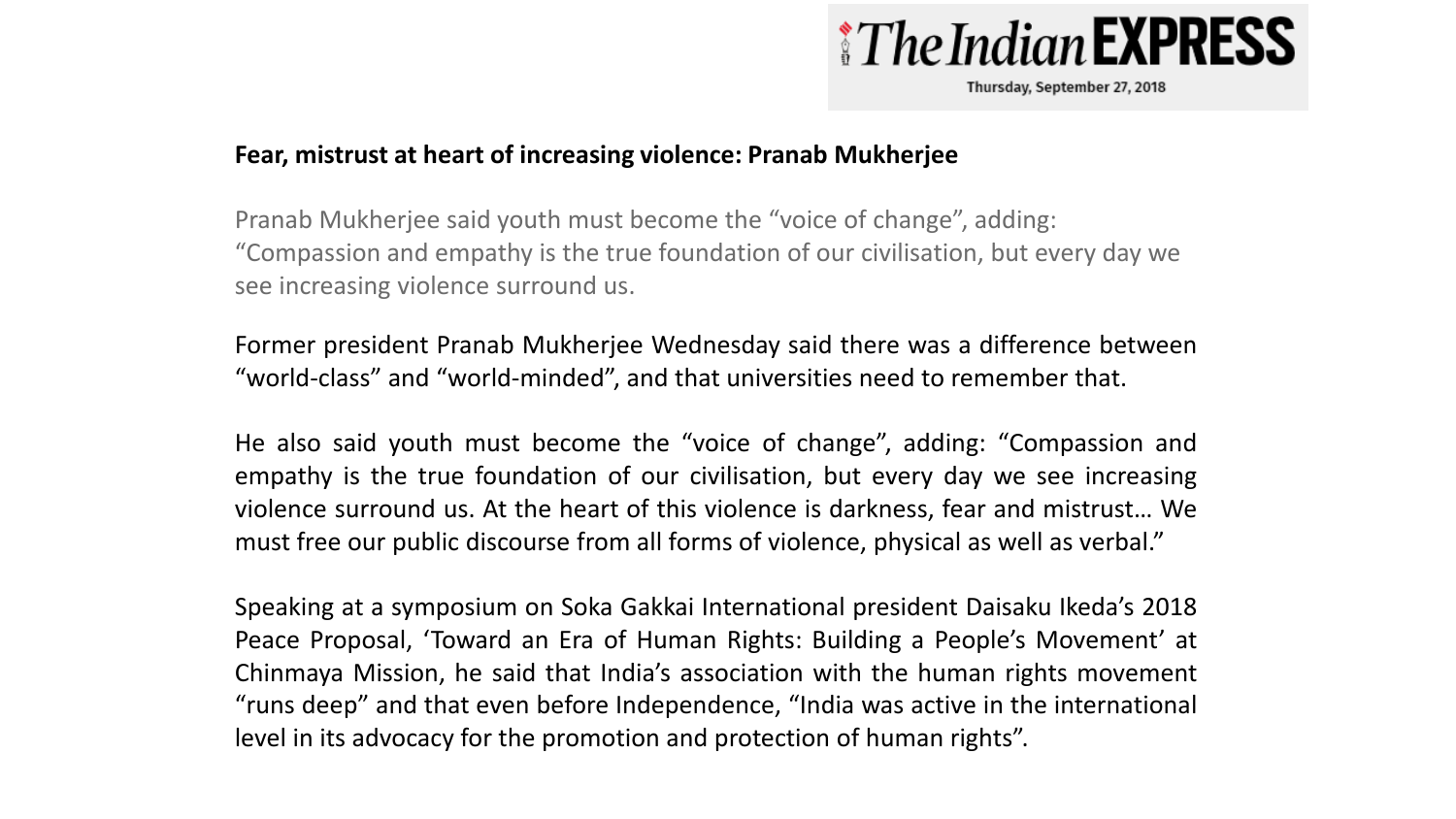#### Peace symposium: Pranab urges youth to be voice of change



Former President Pranab Mukherjee inaugurating the Bharat Soka Gakkai Peace Symposium at the Chinmaya auditorium in the Capital on Wednesday.

#### **STATESMAN NEWS SERVICE**

NEW DELHI, 26 SEPTEMBER

A symposium was held here onWednesdayto discuss Soka Gakkai International president Daisaku Ikeda's Peace Proposal for 2018 titled 'Toward an Era of Human Rights: Building a People's Movement'. The chief guestat the event was former President Pranab Mukherjee.

In his keynote address, Mukherjeesaid: "What struck adeep chord with me is a statement of Ikeda: 'Being able to contribute in some way to the happiness of others and the world, be it through work or in some other capacity, brings one joy and fulfillment in life."

Dwelling on the concept of Global Nationalism, the former President urged educa- - beyond our reach," Mukher-

tionists to draw upon visionaries such as Tagore and stressed that in achieving global recognition.ouruniversities should "not forget the difference between 'world-class' and 'world-minded'."

**Endorsing President Ikeda's** view that "the challenge of creating the new reality of a global society where all may live in peace and dignity is not

jee called on the youth to "unite together, become the voice of change to make the world one global society in which no one is left behind".

In his address, George Mathew, chairman, Institute ofSocialSciences, focused on the need to strengthen local bodies and empowerwomen. Echoing PresidentIkeda's belief that solutions lie within, Shovana Narayan said, "Why does peace seem so elusive today? Perhaps the

answer lies within and aroundus. Have we been able to accept differences?... We need to have dialogues witheach other. We also need to listen. We need to appreciate differences and celebrate diversity."

Vishesh Gupta, chairperson of the Bharat Soka Gakkai (BSG-the Indian affiliate of SGI), echoed President Ikeda's firm belief that humanity must move beyond reliance on 'hard power,' or the use of military, political, or economic might to dominate others.Instead. humanity must aspire towards a world in which the 'soft power' of culture, spirituality, and character inspires a mutual striving toward

humanistic excellence and achievement, he added. The event was held at the Chinmaya auditorium.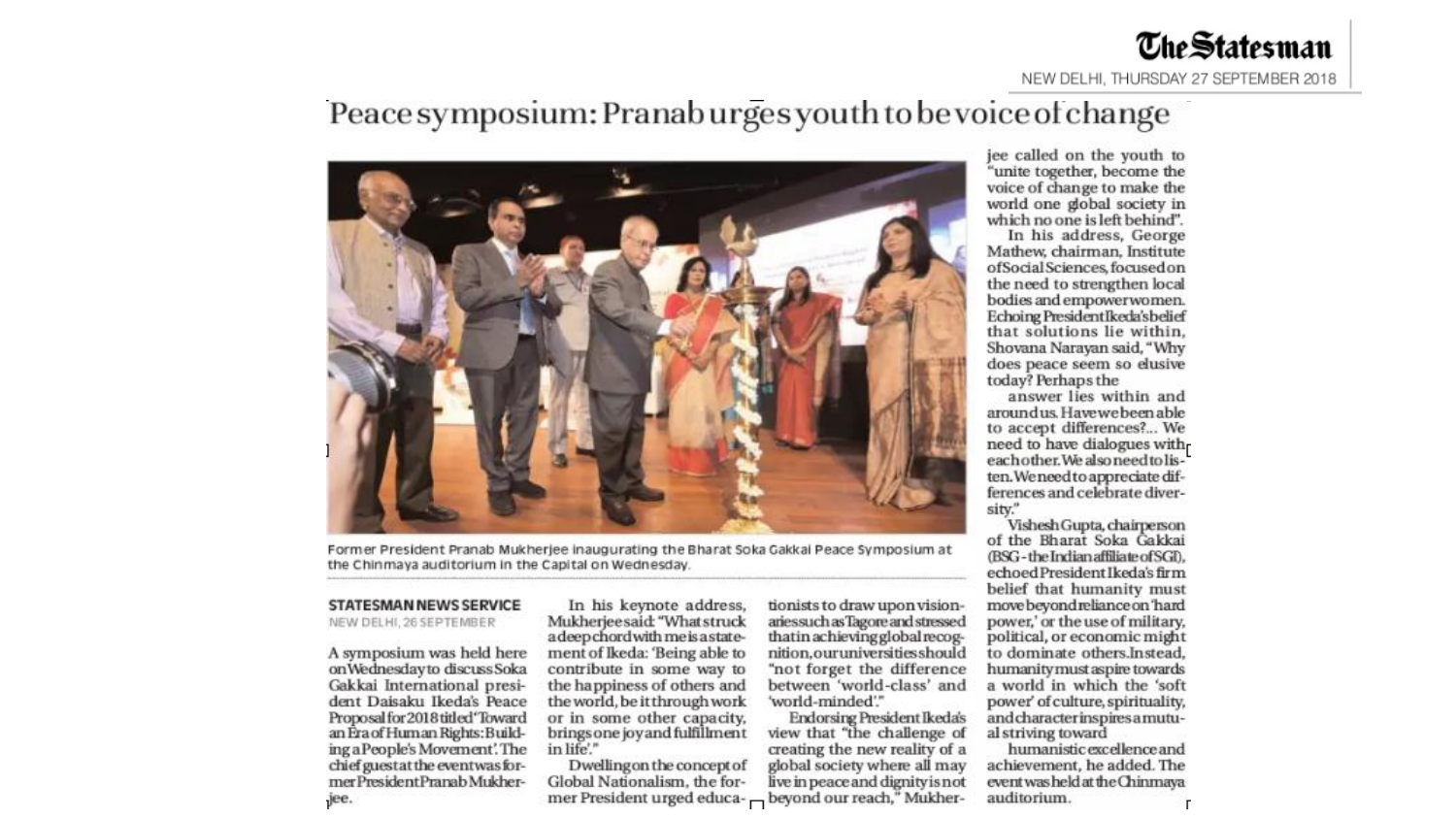#### Mukherjee calls on youths to unite and become 'voice of change'



New Delhi, Sep 26 Former president Pranab Mukherjee on Wednesday called on the youth to unite and become the "voice of change" to make the world a global society in which no one is left behind.

Mukherjee, during a symposium on Soka Gakkai International president Daisaku Ikeda's 2018 Peace Proposal 'Toward an Era of Human Rights: Building a People's Movement' organised by Bharat Soka Gakkai here, dwelled on the concept of global nationalism and urged the educationist to draw upon visionaries such as Mahatma Gandhi and Rabindranath Tagore.

"What struck a deep chord with me is a statement of Ikeda -- 'Being able to contribute in some way to the happiness of others and the world, be it through work or in some other capacity, brings one joy and fulfilment in life," Mukherjee said in his keynote address.

Ikeda, the president of the Soka Gakkai International, is a Buddhist philosopher and prolific writer.

"In achieving global recognition, our universities should not forget the difference between 'world-class' and 'world-minded'," Mukherjee said.

The former president called on the youth to unite together and become the voice of change to make the world a global society in which no one is left behind.

"One of the themes of the peace proposal is that the bonds that form a culture of human rights are woven through the experience of joy shared with others. Ikeda talks about a sense of mutually shared joy which arises from efforts to support each persons cutting across differences," he said.

The veteran Congress leader said "compassion and empathy is the true foundation of our civilisation, but every day we see increasing violence surround us. At the heart of this violence is darkness, fear and mistrust".

"We must free our public discourse from all forms of violence, physical as well as verbal," he said, adding that in the unviolent society, one can ensure the participation of people of all sections, including the marginalised.

The peace proposal also mentions the concept of global nationalism which means creating a world where the people whatever their nationalities may be could never find their rights and interests trampled, Mukherjee said, citing the concept of 'Vasudhaiva Kutumbakam' - the whole world is one family.

"India's association with the human rights movement runs deep. Even before independence, India was active in the international level in its advocacy for the promotion and protection of human rights," he said.

"The quest for realisation of human rights and respect for human dignity was core to our Independence movement," Mukherjee added.

On the occasion, chairperson Vishesh Gupta of Bharat Soka Gakkai -- the Indian affiliate of the Soka Gakkai International, a global association that seeks to promote peace and respect for all people -- presented mementos to former president Mukherjee, Institute of Social Sciences Chairman George Mathew and eminent dancer Shovana Narayan. CPS CK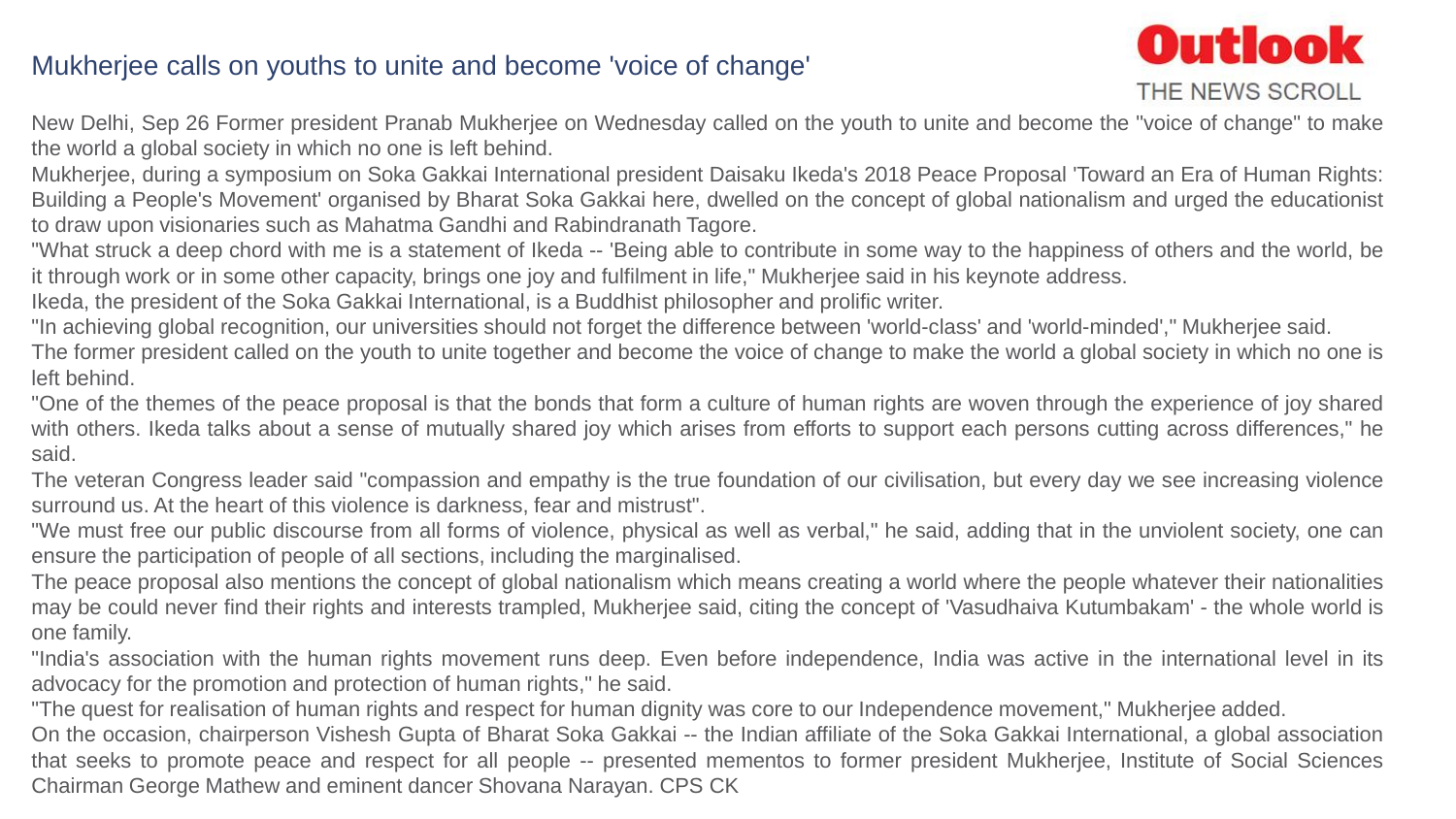### **Business Standard**

#### Mukherjee calls on youths to unite and become 'voice of change'

Former president [Pranab](https://www.business-standard.com/search?type=news&q=pranab) [Mukherjee](https://www.business-standard.com/search?type=news&q=president) on Wednesday called on the youth to unite and become the "voice of change" to make the world a global society in which no one is left behind.

Mukherjee, during a symposium on Soka Gakkai [International](https://www.business-standard.com/search?type=news&q=soka+gakkai+international) [president](https://www.business-standard.com/search?type=news&q=president) Daisaku Ikeda's 2018 Peace Proposal 'Toward an Era of Human Rights: Building a People's Movement' organised by Bharat Soka Gakkai here, dwelled on the concept of global nationalism and urged the educationist to draw upon visionaries such as [Mahatma](https://www.business-standard.com/search?type=news&q=mahatma+gandhi) Gandhi and Rabindranath Tagore.

"What struck a deep chord with me is a statement of Ikeda -- 'Being able to contribute in some way to the happiness of others and the world, be it through work or in some other capacity, brings one joy and fulfilment in life," [Mukherjee](https://www.business-standard.com/search?type=news&q=mukherjee) said in his keynote address.

Ikeda, the [president](https://www.business-standard.com/search?type=news&q=president) of the Soka Gakkai International, is a Buddhist [philosopher](https://www.business-standard.com/search?type=news&q=philosopher+and+prolific+writer) and prolific writer.

"In achieving global recognition, our universities should not forget the difference between 'world-class' and 'world-minded'," [Mukherjee](https://www.business-standard.com/search?type=news&q=mukherjee) said. The former president called on the youth to unite together and become the voice of change to make the world a global society in which no one is left behind.

"One of the themes of the peace proposal is that the bonds that form a culture of human rights are woven through the experience of joy shared with others. Ikeda talks about a sense of mutually shared joy which arises from efforts to support each persons cutting across differences," he said.

The veteran [Congress](https://www.business-standard.com/search?type=news&q=congress) [leader](https://www.business-standard.com/search?type=news&q=leader) said "compassion and empathy is the true foundation of our civilisation, but every day we see increasing violence surround us. At the heart of this violence is darkness, fear and mistrust".

"We must free our public discourse from all forms of violence, physical as well as verbal," he said, adding that in the unviolent society, one can ensure the participation of people of all sections, including the marginalised.

The peace proposal also mentions the concept of global nationalism which means creating a world where the people whatever their nationalities may be could never find their rights and interests trampled, Mukherjee said, citing the concept of 'Vasudhaiva Kutumbakam' - the whole world is one family.

"India's [association](https://www.business-standard.com/search?type=news&q=indias+association) with the human rights movement runs deep. Even before independence, [India](https://www.business-standard.com/search?type=news&q=india) was active in the international level in its advocacy for the promotion and protection of human rights," he said.

"The quest for realisation of human rights and respect for human dignity was core to our Independence movement," Mukherjee added.

On the occasion, [chairperson](https://www.business-standard.com/search?type=news&q=chairperson) [Vishesh](https://www.business-standard.com/search?type=news&q=vishesh+gupta) Gupta of Bharat Soka Gakkai -- the Indian affiliate of the Soka Gakkai International, a global association that seeks to promote peace and respect for all people -- presented mementos to former president [Mukherjee,](https://www.business-standard.com/search?type=news&q=institute+of+social+sciences) Institute of Social Sciences [Chairman](https://www.business-standard.com/search?type=news&q=chairman) George [Mathew](https://www.business-standard.com/search?type=news&q=george+mathew) and eminent dancer Shovana [Narayan](https://www.business-standard.com/search?type=news&q=shovana+narayan)[.](https://www.business-standard.com/search?type=news&q=eminent+dancer)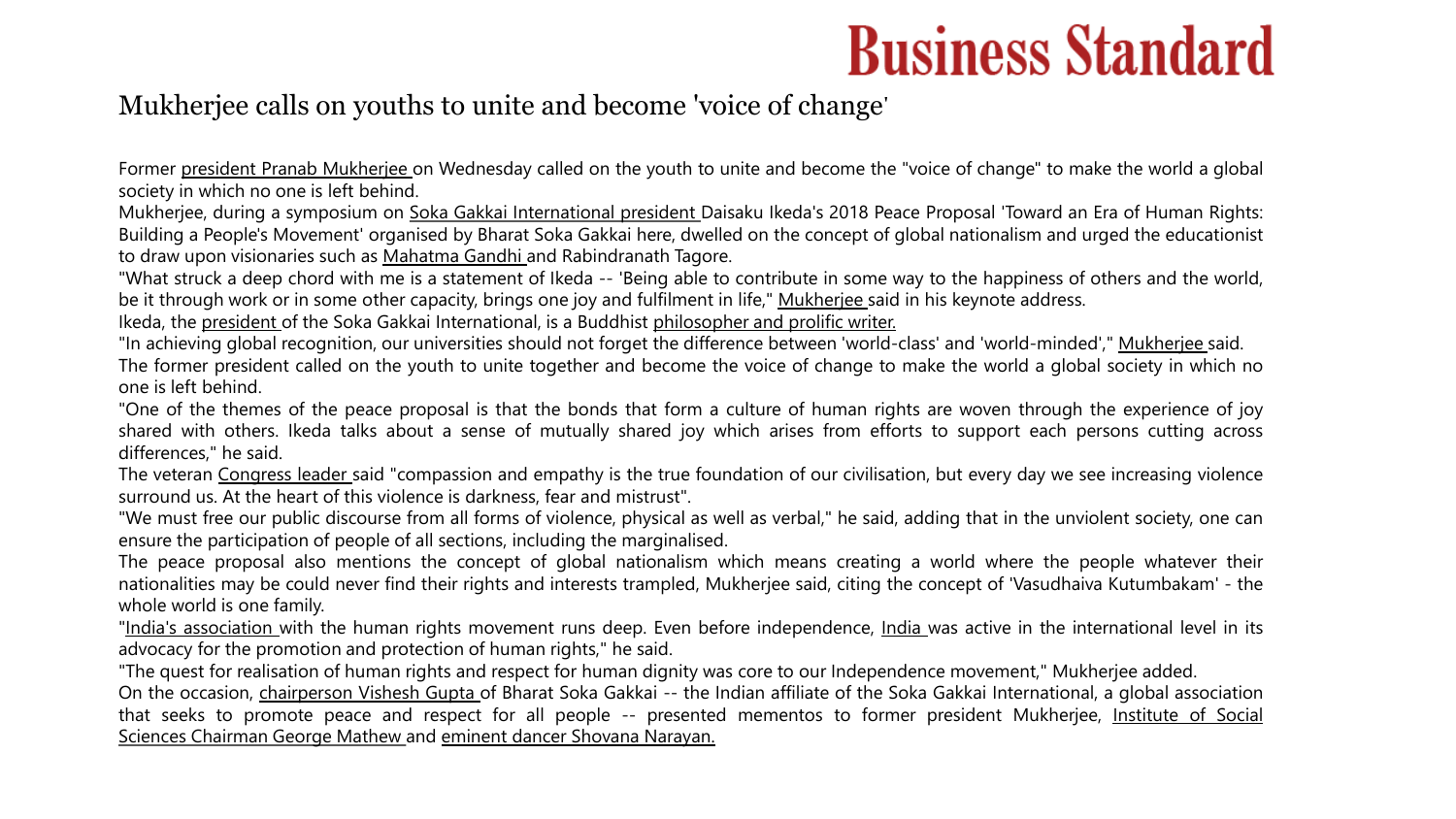#### Pranab Mukherjee urges youth to become 'voice of change'



Former president Pranab Mukherjee on Wednesday called on the youth to unite and become the "voice of change" to make the world a global society in which no one is left behind.

Mukherjee, during a symposium on Soka Gakkai International President Daisaku Ikeda's 2018 Peace Proposal 'Toward an Era of Human Rights: Building a People's Movement' organized by Bharat Soka Gakkai here, dwelled on the concept of global nationalism and urged the educationist to draw upon visionaries such as Mahatma Gandhi and Rabindranath Tagore.

"What struck a deep chord with me is a statement of Ikeda -- 'Being able to contribute in some way to the happiness of others and the world, be it through work or in some other capacity, brings one joy and fulfillment in life," Mukherjee said in his keynote address.

Ikeda, the president of the Soka Gakkai International, is a Buddhist philosopher and prolific writer.

"In achieving global recognition, our universities should not forget the difference between 'world-class' and 'world-minded'," Mukherjee said.

The former president called on the youth to unite together and become the voice of change to make the world a global society in which no one is left behind. "One of the themes of the peace proposal is that the bonds that form a culture of human rights are woven through the experience of joy shared with others. Ikeda talks about a sense of mutually shared joy which arises from efforts to support each persons cutting across differences," he said.

The veteran Congress leader said "compassion and empathy is the true foundation of our civilization, but every day we see increasing violence surround us. At the heart of this violence are darkness, fear, and mistrust".

"We must free our public discourse from all forms of violence, physical as well as verbal," he said, adding that in the unviolent society, one can ensure the participation of people of all sections, including the marginalized. The peace proposal also mentions the concept of global nationalism which means creating a world where the people whatever their nationalities may be could never find their rights and interests trampled, Mukherjee said, citing the concept of 'Vasudhaiva Kutumbakam' - the whole world is one family.

"India's association with the human rights movement runs deep. Even before independence, India was active in the international level in its advocacy for the promotion and protection of human rights," he said. "The quest for realization of human rights and respect for human dignity was core to our Independence movement," Mukherjee added.

On the occasion, chairperson Vishesh Gupta of Bharat Soka Gakkai -- the Indian affiliate of the Soka Gakkai International, a global association that seeks to promote peace and respect for all people -- presented mementos to former president Mukherjee, Institute of Social Sciences Chairman George Mathew and eminent dancer Shovana Narayan.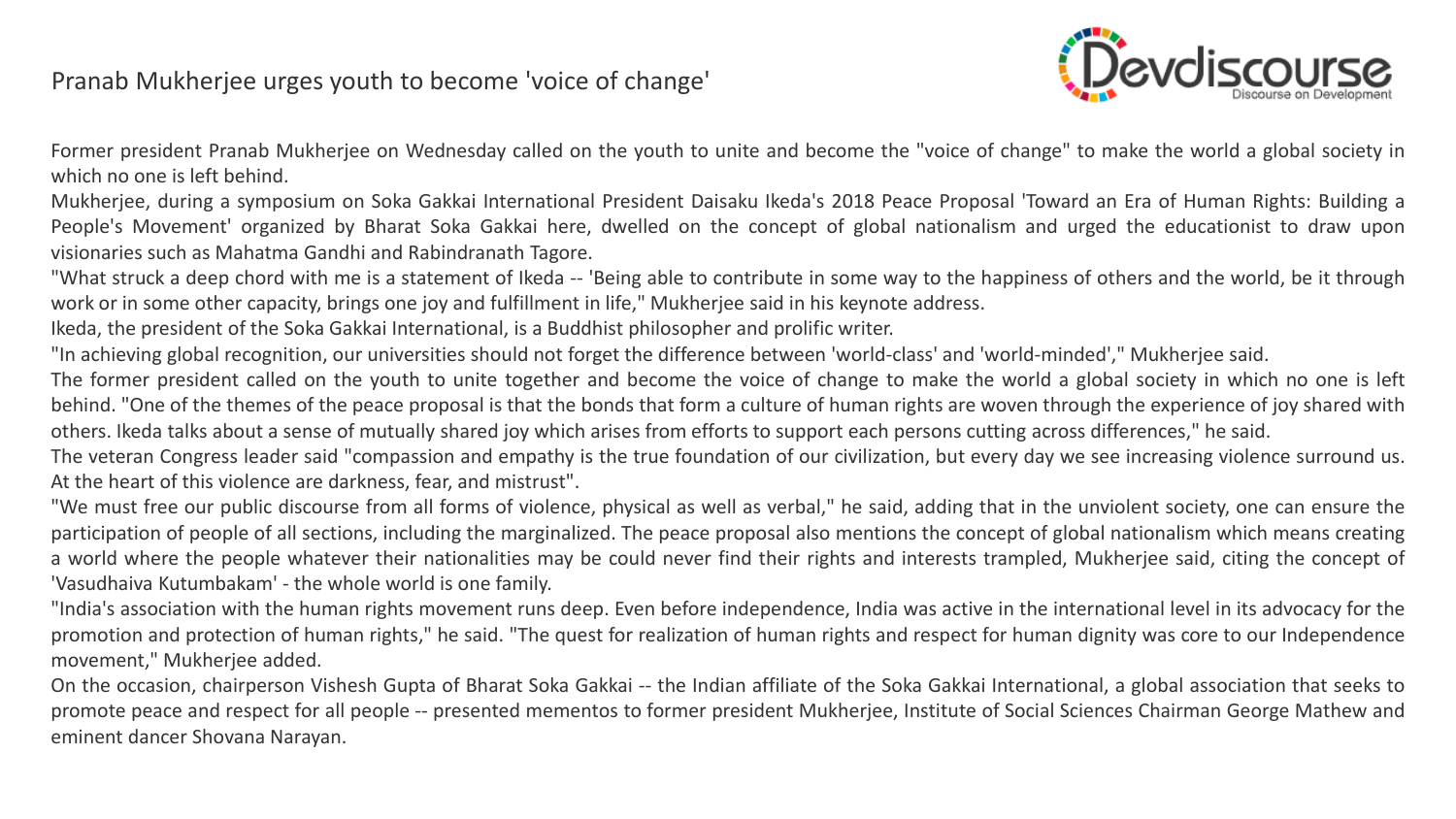बौद्ध दार्शनिक के शांति प्रस्ताव पर हुई गोष्ठी में बोले प्रणब मुखर्जी

# सार्वजनिक संवाद को हिंसा से मुक्त करना होगा

जनसत्ता संवाददाता नई दिल्ली. 26 सितंबर।

देश और समाज में बढती हिंसा पर चिंता जताते हुए पूर्व राष्ट्रपति प्रणब मुखर्जी ने कहा कि हमें हमारे सार्वजनिक चर्चाओं या संवाद को किसी भी तरह की हिंसा से मुक्त करना होगा। चाहे वह शारीरिक हिंसा हो या मौखिक। बौद्ध दार्शनिक डॉदाईसाकू इकेदा 2018 के शांति प्रस्ताव पर आयोजित गोष्ठी को संबोधित करते हुए पूर्व राष्ट्रपति ने युवाओं से बदलाव की आवाज बनने का आह्वान किया और देश के विश्वविद्यालयों को नसीहत दी कि उन्हें विश्वस्तरीय और विश्व की सोच रखने में अंतर को नहीं भुलना चाहिए।

अपने अध्यक्षीय भाषण में पूर्व राष्ट्रपति प्रणब मुखर्जी ने कहा, 'दया और सहानुभूति की क्षमता हमारी सभ्यता की बुनियाद है, लेकिन हम अपने आसपास प्रत्येक दिन हिंसा में इजाफा देख रहे हैं। इस हिंसा का केंद्र-बिंदु है अंधकार, डर और अविश्वास। हमें हमारे सार्वजनिक चर्चाओं और संवाद को सभी तरह की हिंसा से मुक्त करना होगा चाहे वह शारीरिक हिंसा हो या मौखिक'। मुखर्जी ने कहा कि केवल एक अहिंसात्मक समाज ही लोकतांत्रिक प्रक्रिया में सभी वर्ग. विशेषकर सीमांत और वंचित लोगों की भागीदारी सुनिश्चित कर सकता है। पूर्व राष्ट्रपति ने देश के यवाओं का आह्वान करते हुए कहा कि उनकी एकजुटता एक ऐसे वैश्विक समाज के लिए जरूरी बदलाव की आवाज बने जहां कोई भी पीछे ना रहे।

वैश्विक राष्टवाद की अवधारणा पर बात



करते हुए प्रणब मुखर्जी ने शिक्षाविदों से टैगोर जैसे दरदर्शी लोगों से सीख लेने को कहा और जोर दिया कि वैश्विक मान्यता प्राप्त करने के लिए हमारे विश्वविद्यालयों को विश्वस्तरीय और विश्व की सोच रखने में अंतर नहीं भुलना चाहिए। इसके साथ ही उन्होंने कहा कि सभी को लाभ पहंचाने वाले समाज के लिए आवश्यक है कि संवैधानिक प्रावधान आम आदमी की पहुंच में हों। मुखर्जी ने प्रसन्नता प्रकट की कि शांति प्रस्तावना में इस बार भी चर्चा की गई है कि मानव अधिकार की संस्कृति को जोड़ने वाले संबंधों का सजन केवल सखद अनभवों से ही होता है। सामाजिक विज्ञान संस्थान, दिल्ली के अध्यक्ष जॉर्ज मैथ्यु ने अपने संबोधन में स्थानीय निकायों और महिलाओं के सशक्तीकरण की आवश्यकता पर बल दिया। उन्होंने कहा कि जहां कहीं भी प्रखंड, जिला स्तर पर पंचायतों में चुनी हुई महिलाएं सत्ता में हैं वहां शांति, विकास और भविष्य के लिए दृष्टि देखने को मिलती है। वहीं प्रसिद्ध नृत्यांगना शोभना नारायण ने कहा कि हमें

एक दसरे के मतभेदों की सराहना करने और विविधता का जश्न मनाने की जरूरत है। उन्होंने महिलाओं के चेंजमेकर के रूप में उनकी भूमिका पर बल दिया। शोभना नारायण ने कहा कि महिलाएं भविष्य की पीढ़ियों के मरितष्क का प्रतिपालन कर उन्हें प्रभावित करते हैं, इसलिए महिलाओं को शिक्षित करना उनके सशक्तीकरण के लिए महत्त्वपूर्ण है।

भारत सोका गाक्काई के अध्यक्ष विशेष गुप्ता ने कहा कि इकेदा हमें एक ऐसे जीवन दर्शन की ओर प्रोत्साहित कर रहे हैं जिसमें हर व्यक्ति दुसरे को उत्कृष्ट बराबरी का और खुशी पाना का अधिकारी है। उन्होंने कहा कि इकेंदा की विश्व नागरिकता की भावना वसुधैव कुटुम्बकम जैसी प्राचीन भारतीय सोच को प्रतिबिंबित करती है. यानि की पुरा विश्व एक परिवार है।

इकेदा हर साल एक शांति प्रस्ताव का प्रतिपादन करते हैं। इस साल का प्रस्ताव है, 'मानव अधिकार के युग की दिशा में एक जन आंदोलन का निर्माण'।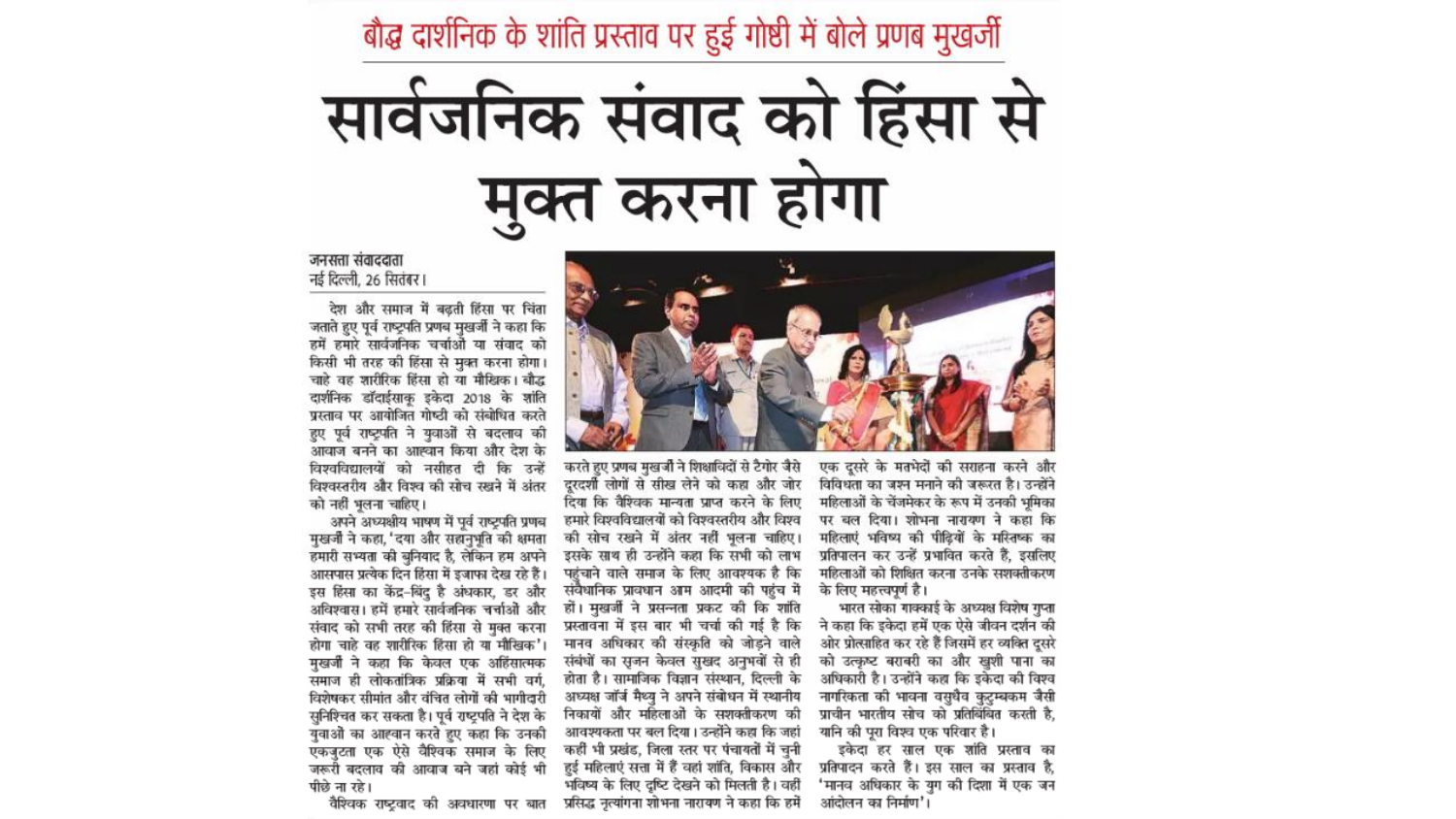#### **Contradictions in India must be removed early: Pranab**



New Delhi, Sep 26 (IANS) Former President Pranab Mukherjee on Wednesday said that contradictions in India must be removed at the earliest or else those suffering from inequality will blow up the structure of democracy. Despite India's outstanding constitution, a plethora of sound laws and policies will count for nothing if implementation is lacking in form and spirit, he added while speaking on "Towards an Era of Human Rights: Building a People's Movement" at the Chinmaya Mission Auditorium here.

Quoting the Constitution's Drafting Committee Chairman B.R. Ambedkar, he said that " ... we must remove this contradiction at the earliest possible moment; else, those who suffer from inequality will blow up the structure of democracy which this Constituent Assembly has so laboriously built up."

"How long shall we continue to live this life of contradictions? How long shall we continue to deny equality in our social and economic life? If we continue to deny it for long, we will do so only by putting our political democracy in peril," Mukherjee said to loud applause.

In a talk that combined global nationalism -- Rabindranath Tagore and Mahatma Gandhi -- and human rights, Mukherjee laid out his vision of human rights.

He said that human rights are fundamental to the very existence of mankind and not merely for the benefit of one class or one section of society.

The right to life and personal liberty is available to all people within its territory and not just its citizens, he said. Citing a statement of peace philosopher Daisaku Ikeda, Mukherjee said that "being able to contribute in some ways to the happiness of others and the world, be it through work or in some other capacity, brings one joy and fulfilment in life."

He said that Ikeda's words echo the desire to contribute to the welfare of society and reflect.

The symposium was also attended by eminent dancer and Padma Shri awardee Shovana Narayan and Institute of Social Sciences Chairman George Mathew.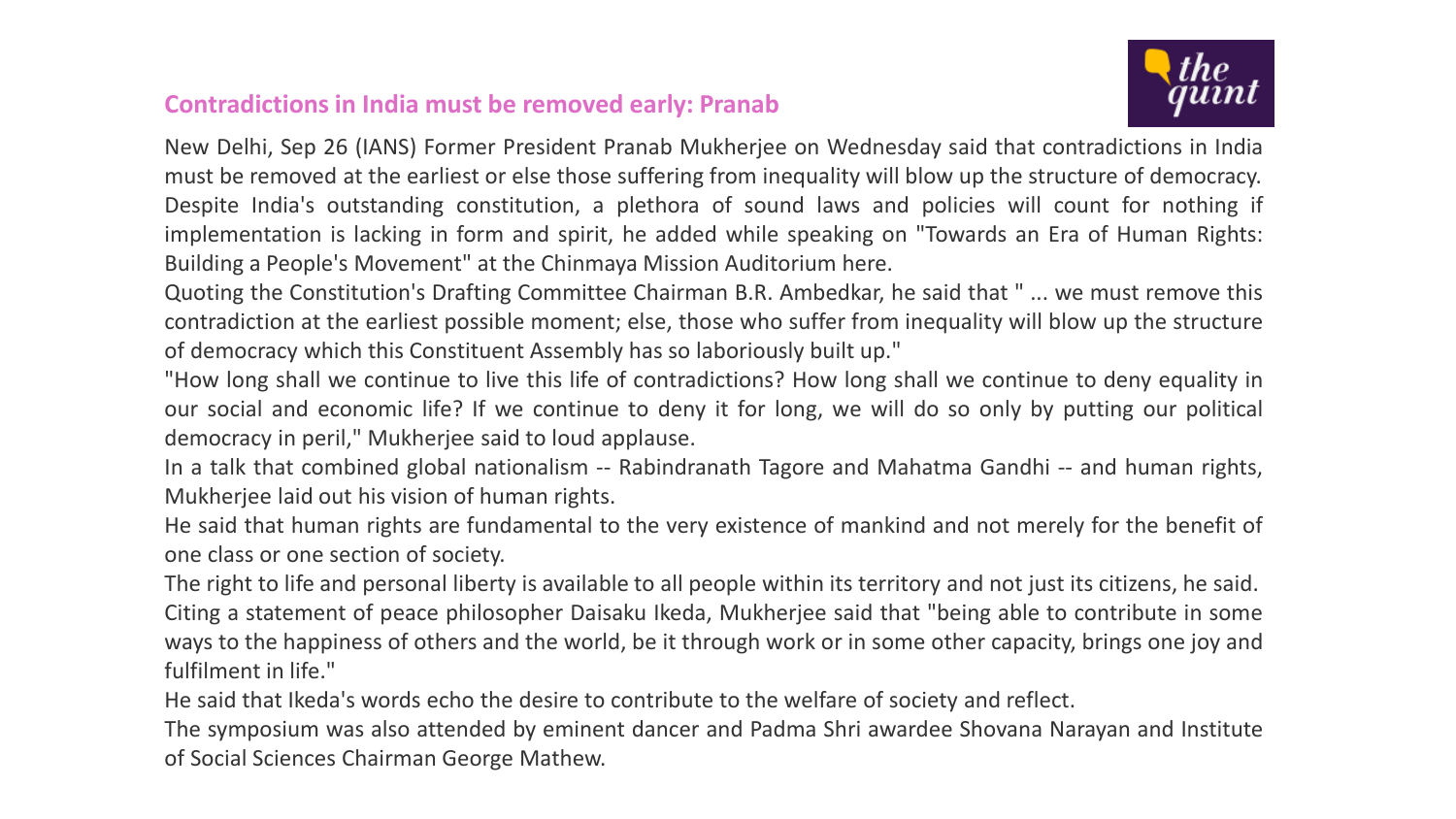#### **Mukherjee calls on youths to unite and become 'voice of change'**

New Delhi, Sep 26 (PTI) Former president Pranab Mukherjee on Wednesday called on the youth to unite and become the "voice of change" to make the world a global society in which no one is left behind.

Mukherjee, during a symposium on Soka Gakkai International president Daisaku Ikeda's 2018 Peace Proposal 'Toward an Era of Human Rights: Building a People's Movement' organised by Bharat Soka Gakkai here, dwelled on the concept of global nationalism and urged the educationist to draw upon visionaries such as Mahatma Gandhi and Rabindranath Tagore.

"What struck a deep chord with me is a statement of Ikeda — 'Being able to contribute in some way to the happiness of others and the world, be it through work or in some other capacity, brings one joy and fulfilment in life," Mukherjee said in his keynote address.

Ikeda, the president of the Soka Gakkai International, is a Buddhist philosopher and prolific writer.

"In achieving global recognition, our universities should not forget the difference between 'world-class' and 'world-minded'," Mukherjee said.

The former president called on the youth to unite together and become the voice of change to make the world a global society in which no one is left behind.

"One of the themes of the peace proposal is that the bonds that form a culture of human rights are woven through the experience of joy shared with others. Ikeda talks about a sense of mutually shared joy which arises from efforts to support each persons cutting across differences," he said.

The veteran Congress leader said "compassion and empathy is the true foundation of our civilisation, but every day we see increasing violence surround us. At the heart of this violence is darkness, fear and mistrust".

"We must free our public discourse from all forms of violence, physical as well as verbal," he said, adding that in the unviolent society, one can ensure the participation of people of all sections, including the marginalised.

The peace proposal also mentions the concept of global nationalism which means creating a world where the people whatever their nationalities may be could never find their rights and interests trampled, Mukherjee said, citing the concept of 'Vasudhaiva Kutumbakam' – the whole world is one family.

"India's association with the human rights movement runs deep. Even before independence, India was active in the international level in its advocacy for the promotion and protection of human rights," he said.

"The quest for realisation of human rights and respect for human dignity was core to our Independence movement," Mukherjee added.

On the occasion, chairperson Vishesh Gupta of Bharat Soka Gakkai — the Indian affiliate of the Soka Gakkai International, a global association that seeks to promote peace and respect for all people — presented mementos to former president Mukherjee, Institute of Social Sciences Chairman George Mathew and eminent dancer Shovana Narayan.